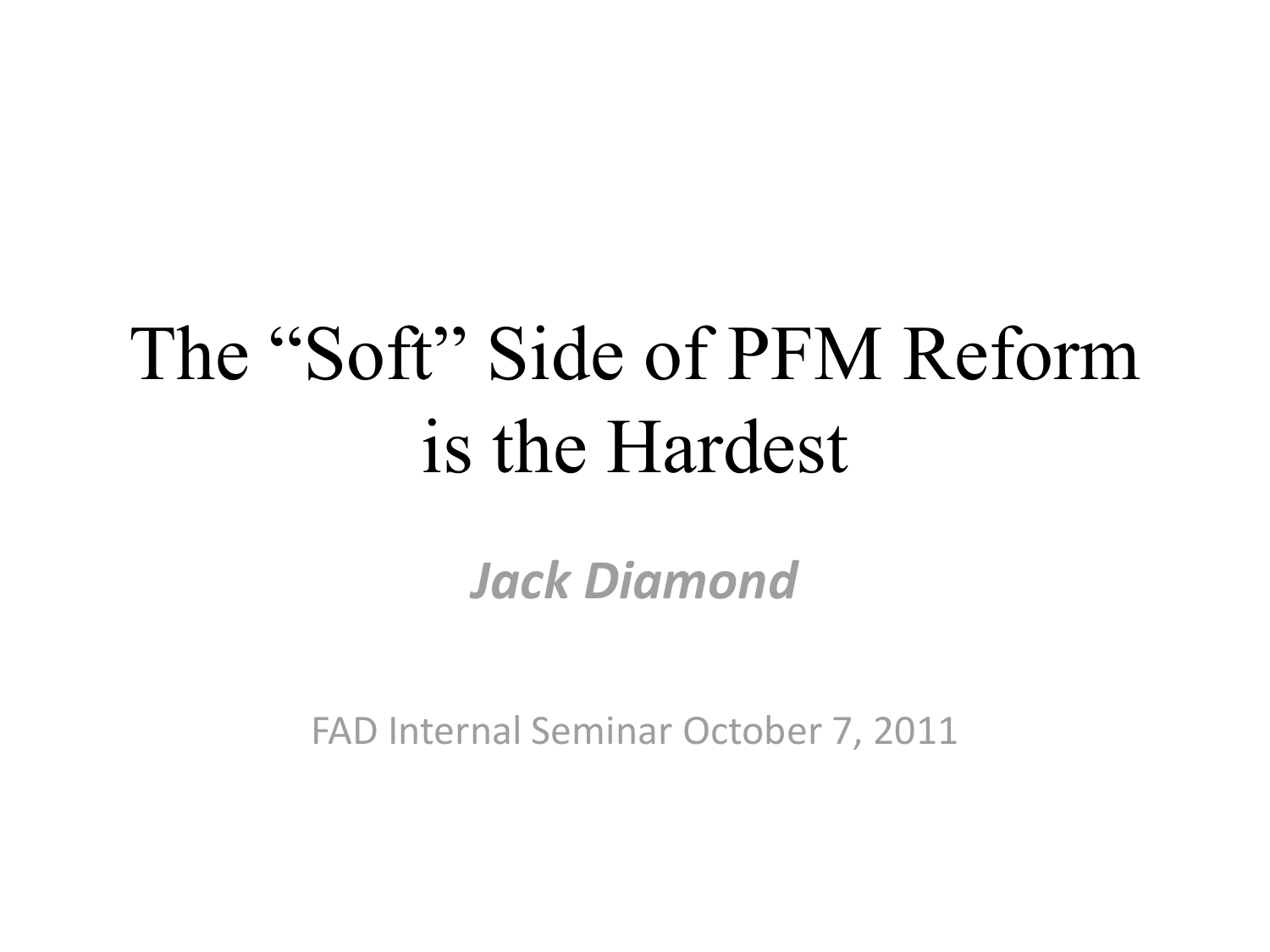## **The "hard" side of PFM Reform is often easy to specify but difficult to implement**

Often it is not too difficult to:

- **Diagnose** the technical problem
- **Prescribe** the technical solution
- **Recommend** steps to implement the technical solution

This is the "hard side" of PFM reform. BUT

a lot of dissatisfaction about the effectiveness of PFM reform programs based on this approach—and complaints that we have not got it right.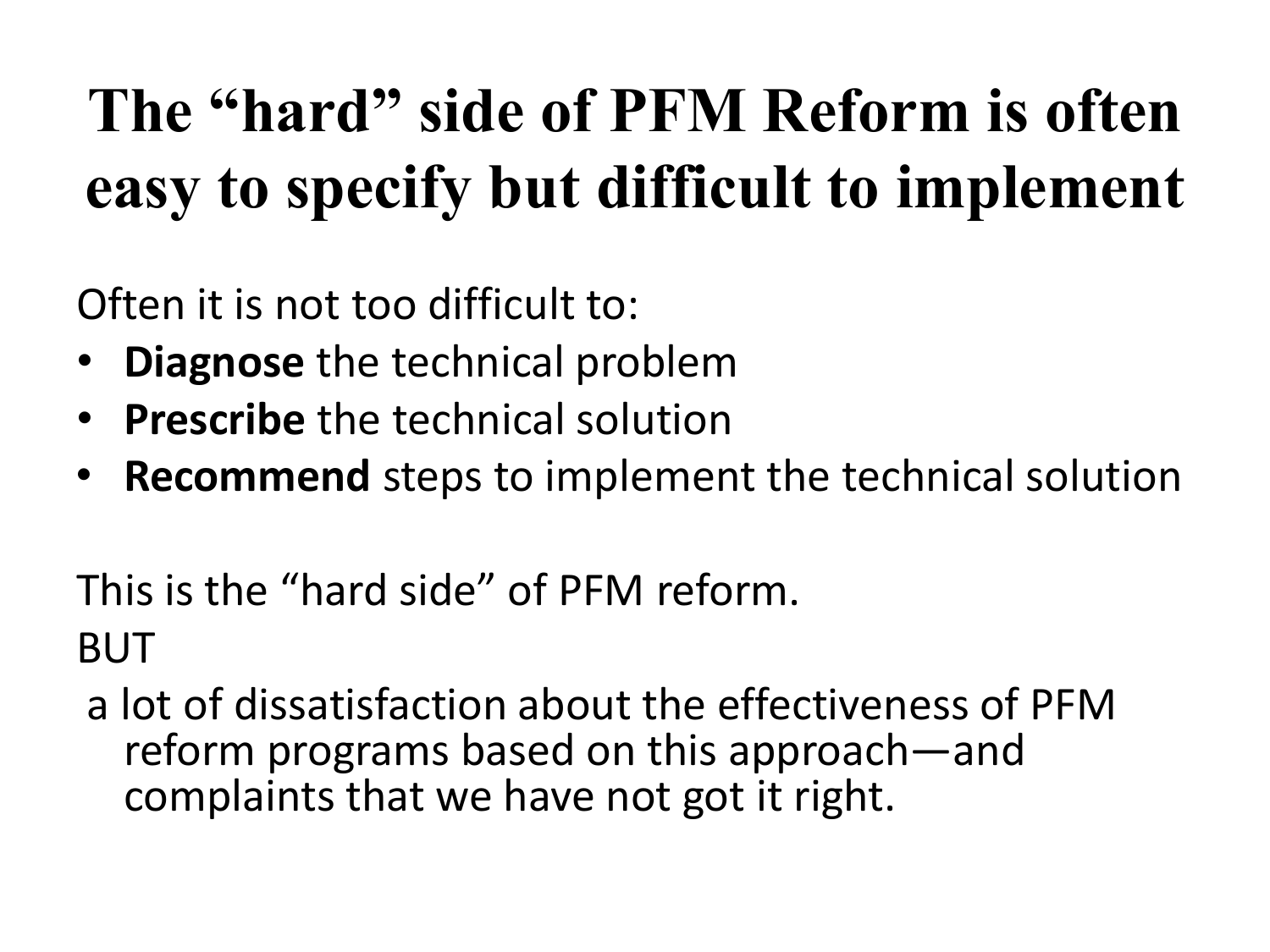*How to avoid some of the problems with previous reform programs?*

**Typical complaints:**

- **Unrealistic in scope**: *cases of overloading*
- **Unrealistic in timing**: systematic *underestimation of the time required*
- **Not geared to country needs**: *danger of donors pushing their own solutions, "one size fits all" approach*
- **Politicians do not really support reform**: rather support the financing that comes with it, often *with donor pressure*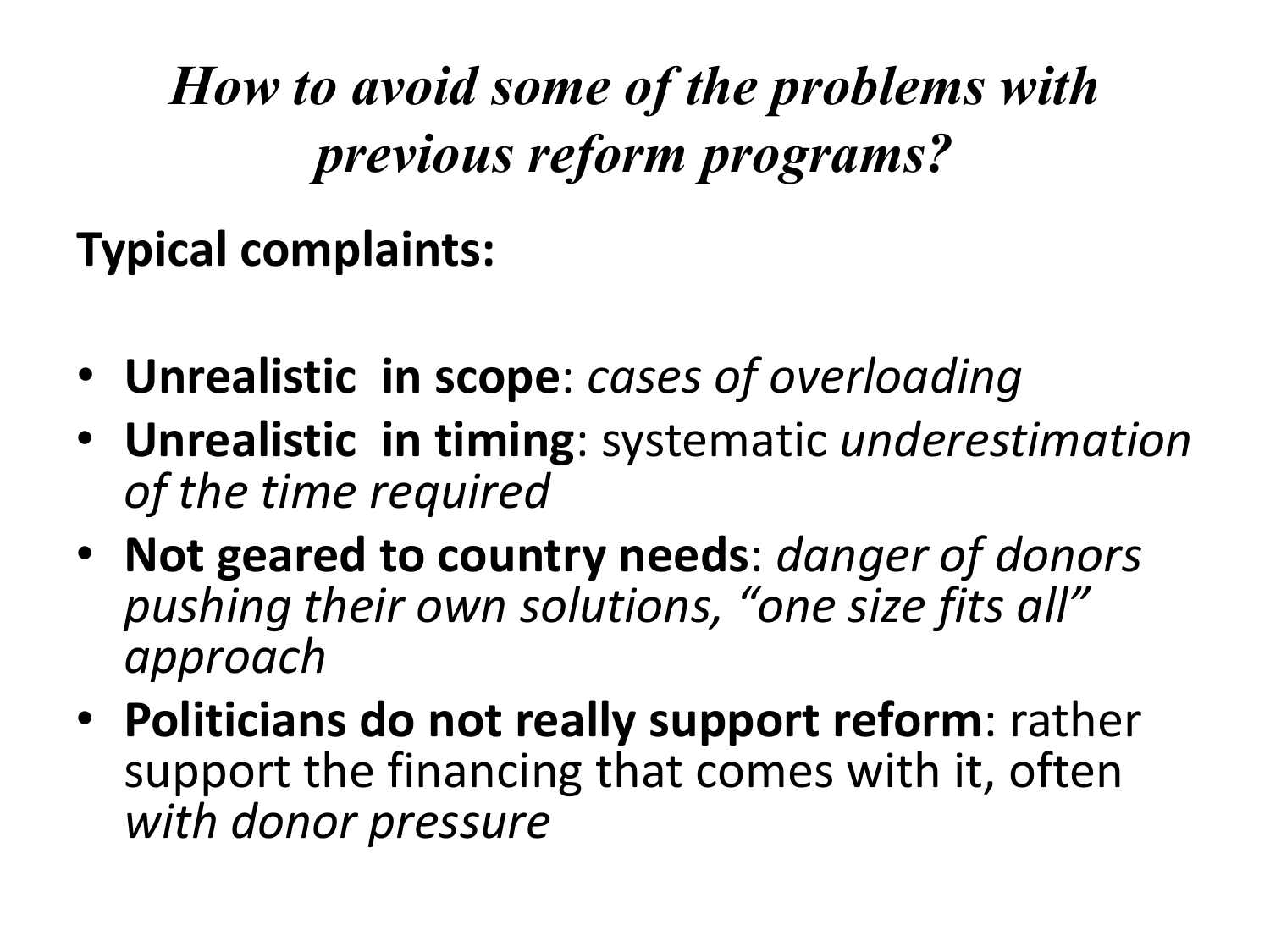### **What are these criticisms telling us about the technical approach?**

- Recognize that reforms need to be geared to specific country circumstances: *no one standard technical solution*
- Stress non-technical factors as heavily influencing reform design: *adverse external factors can sink good technical solutions*
- Success/failure in reforms depend critically on how they are introduced and sustained: *change management cannot be ignored, the technical solution needs engineering*

*This is the "soft side" of PFM reform*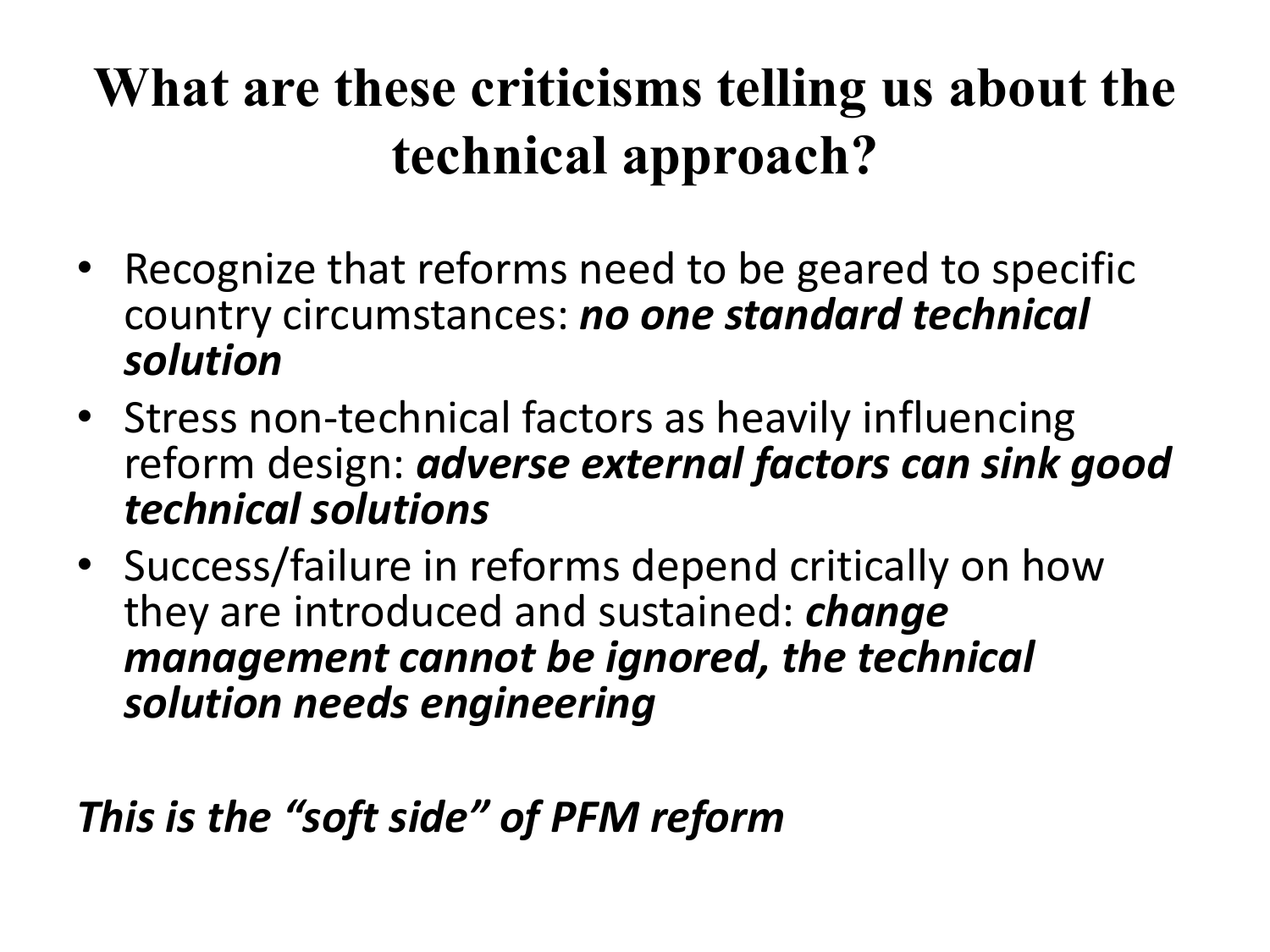# *The Soft Side of PFM Reform should complement the hard side*

Once the technical solution is decided, the soft side should not be ignored, requires:

- Tailoring reform to specific country circumstances
- Allowing for external factors
- Putting in place a sustainable implementation strategy

### *BUT what does this imply?*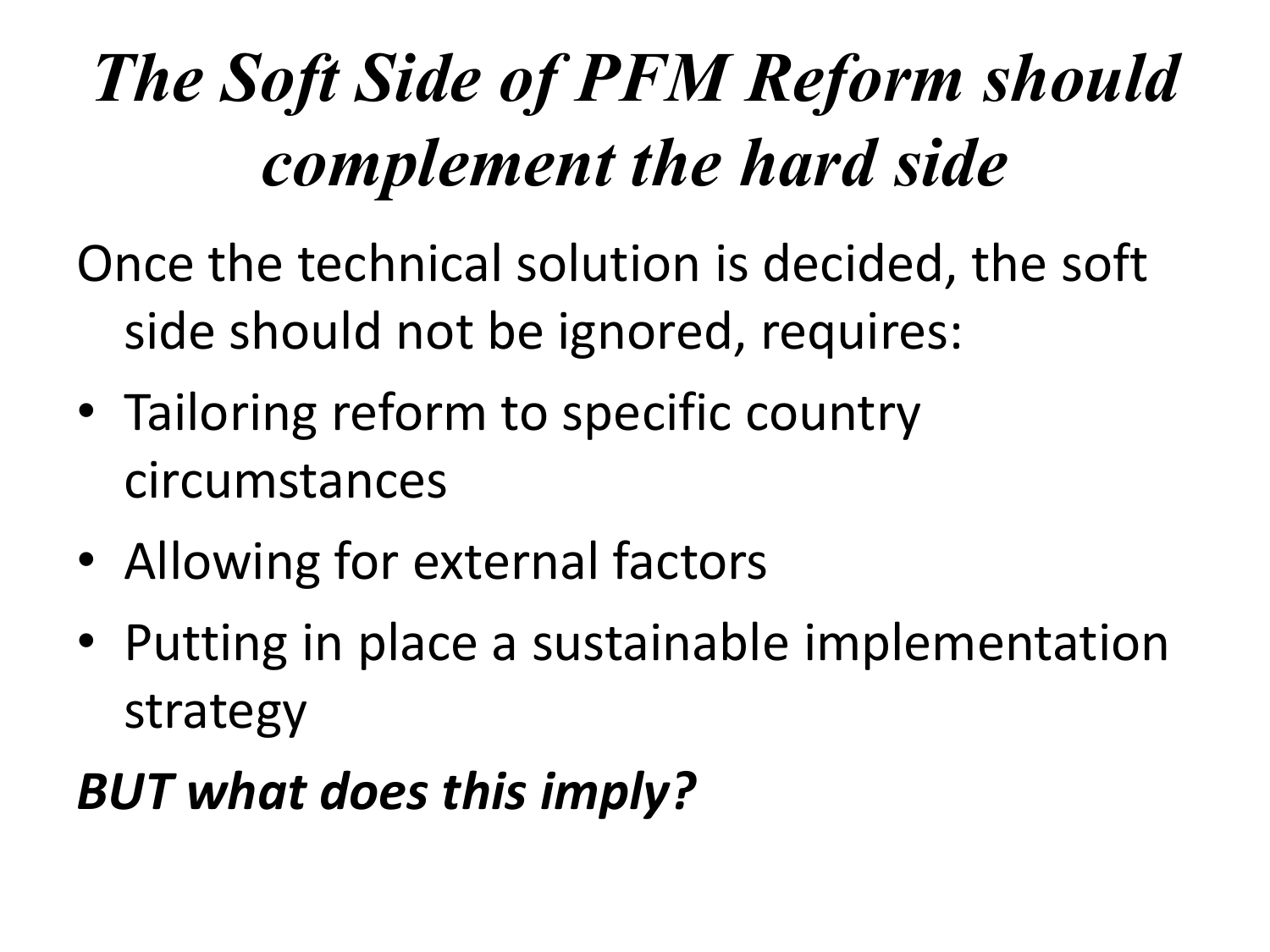### *Design of reforms should be country specific*

#### *WHY?*

- Most countries need to improve the "basics", (concerned primarily with financial compliance), the agenda is wide at first level reforms, but not all weaknesses can be addressed simultaneously, choosing priorities is country specific
- Countries need to own reforms, determined by specific political economy considerations
- All countries have different capacity constraints, feasible pace of reform will be different
- All countries' impacting external factors are different—and these are often critical and must be accommodated **(WHY?)**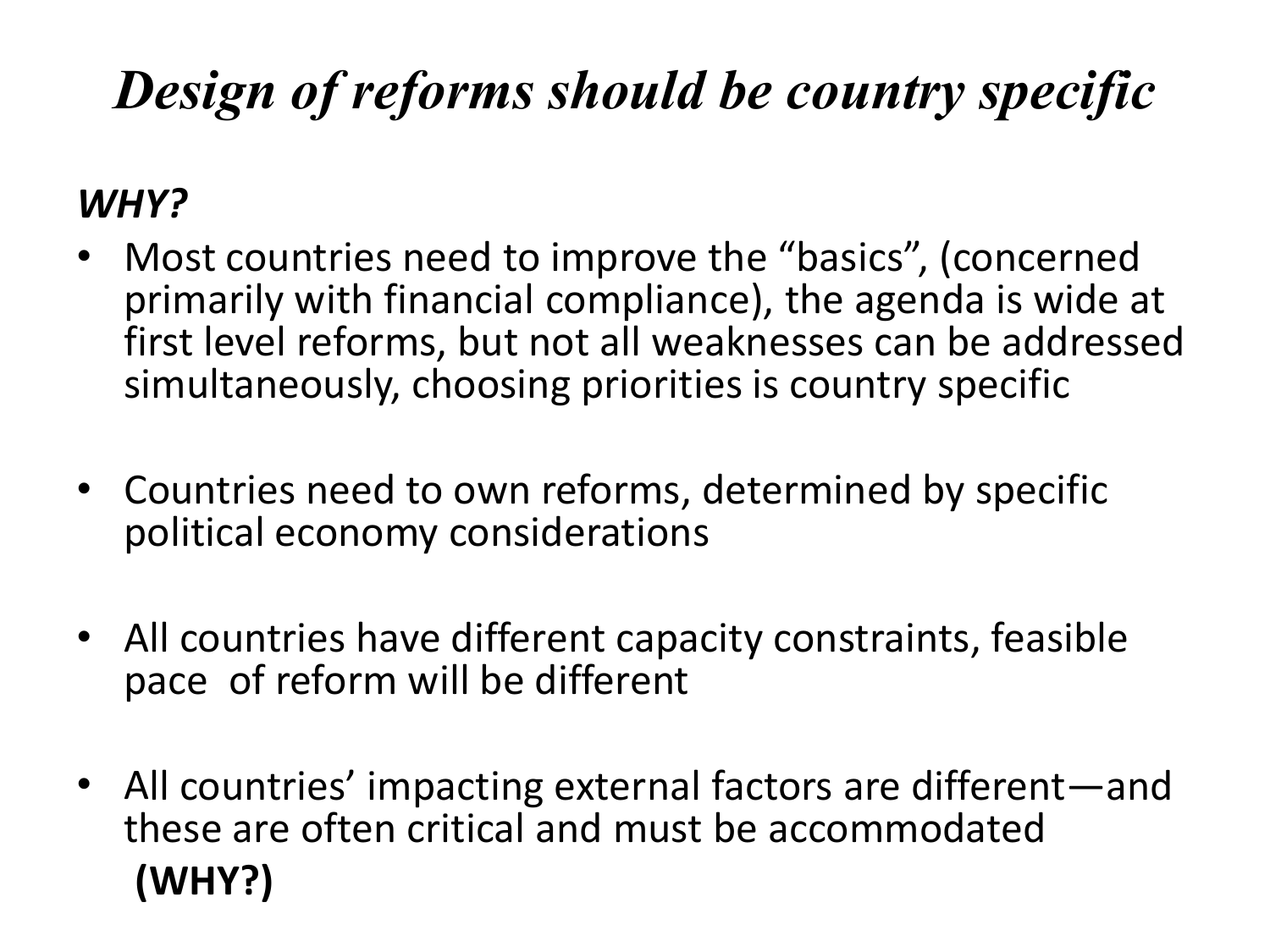## *What is meant by "external factors"?*

Three levels:

- At highest level, *conditioning factors*: political environment; economic environment, socio-cultural and general governance environment; technological and capacity environment
- At middle level, factors that arise from *the institutional design of the PEM system* itself: critical relationships between legislative and executive branches; within the executive branch, the role of the MOF and its relationship to the MDAs
- At the lowest level factors that arise from *the internal structure of PFM organizations*, the managerial culture, the limitations of leadership and skills and other capacity constraints.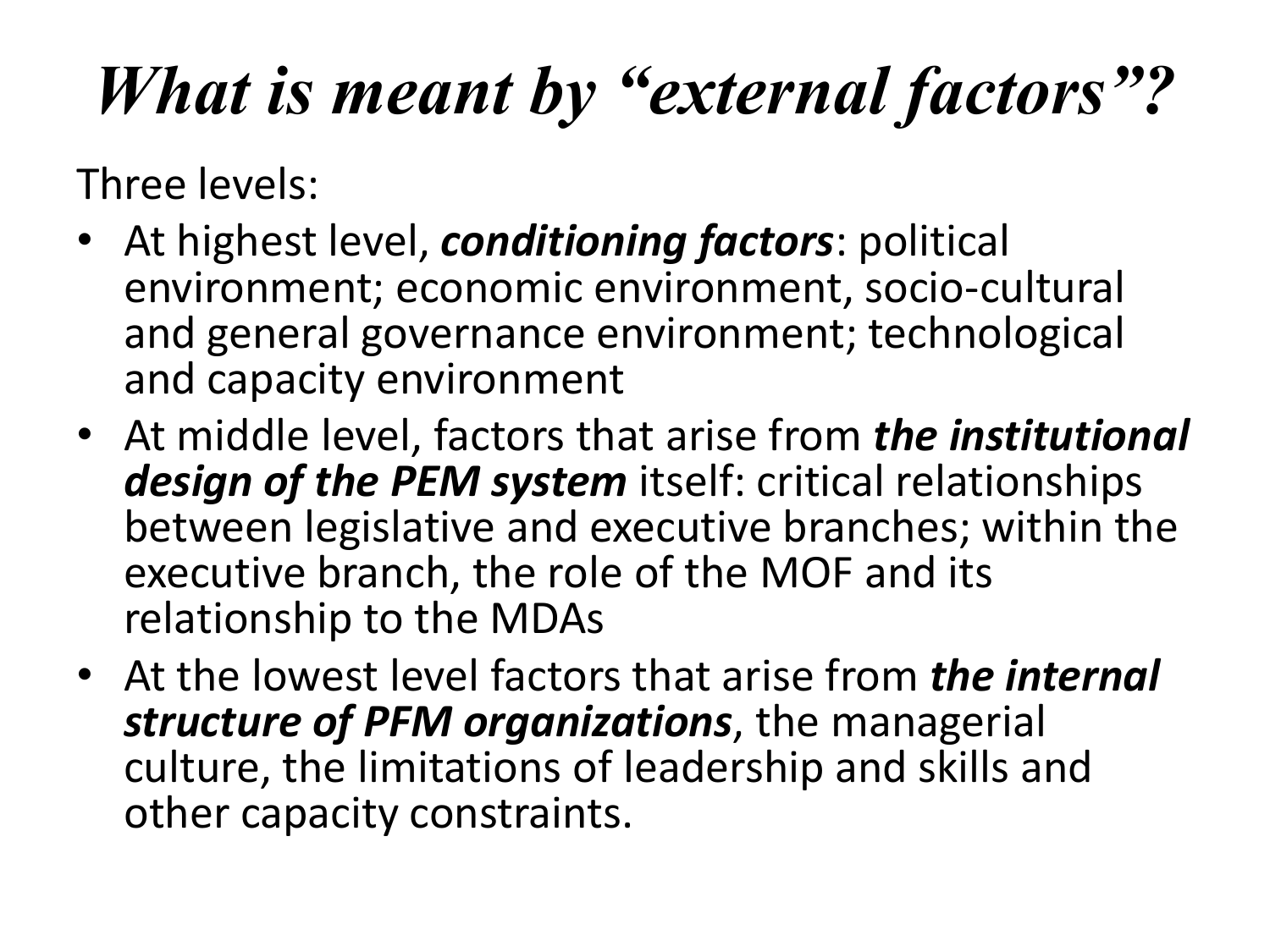#### Classification of external factors important in PFM reform

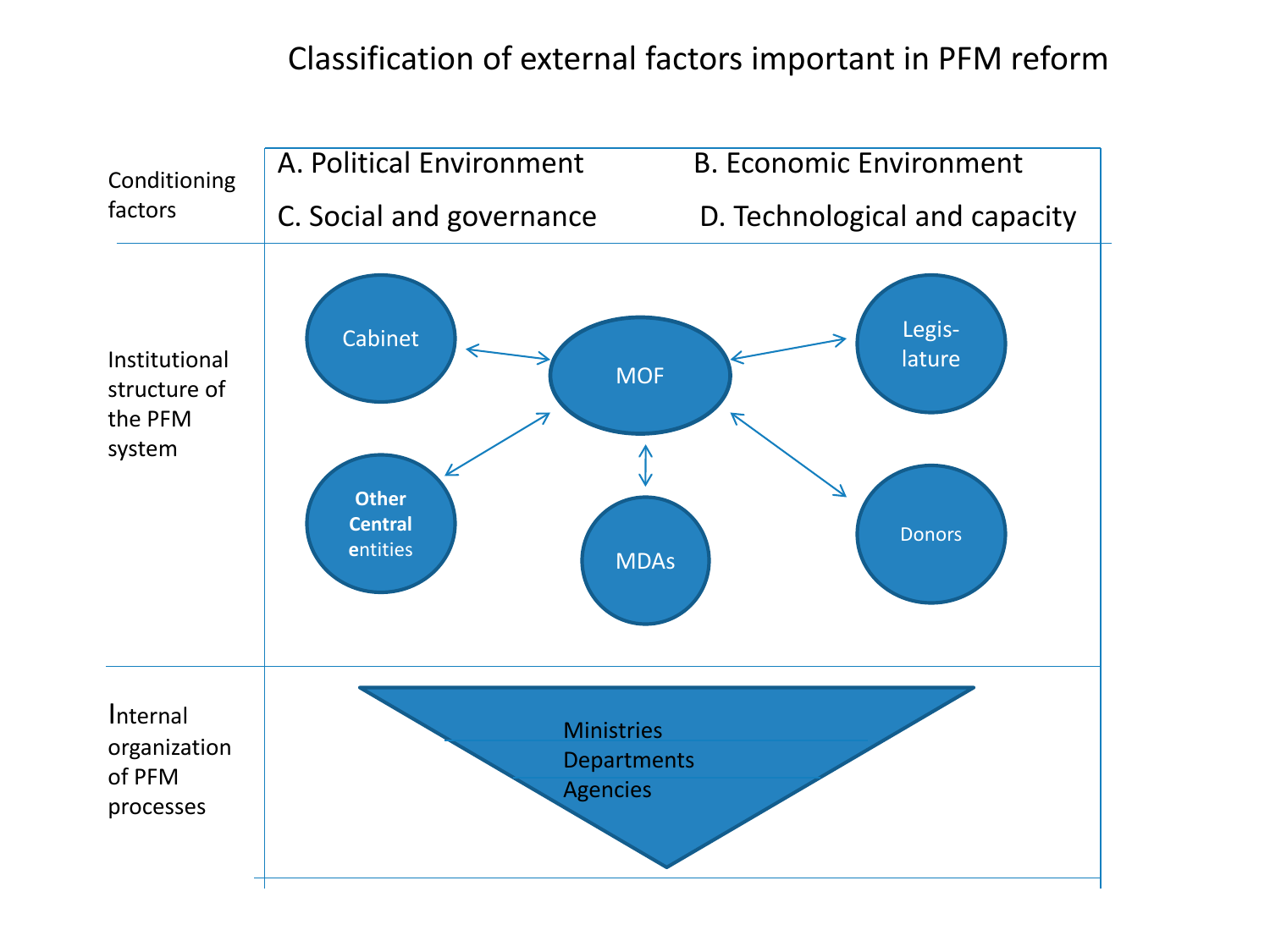## *Why are the external factors important?*

**Because they pose risks to reform.** 

- **It is possible to classify countries by the degree to which the external environment imposes risks on PFM reform**
- **It is also necessary to recognize that these risks will depend on the type of reform—we can classify reforms by their degree of risk**

*i.e. recognize that different external factors will affect a given reform action differently*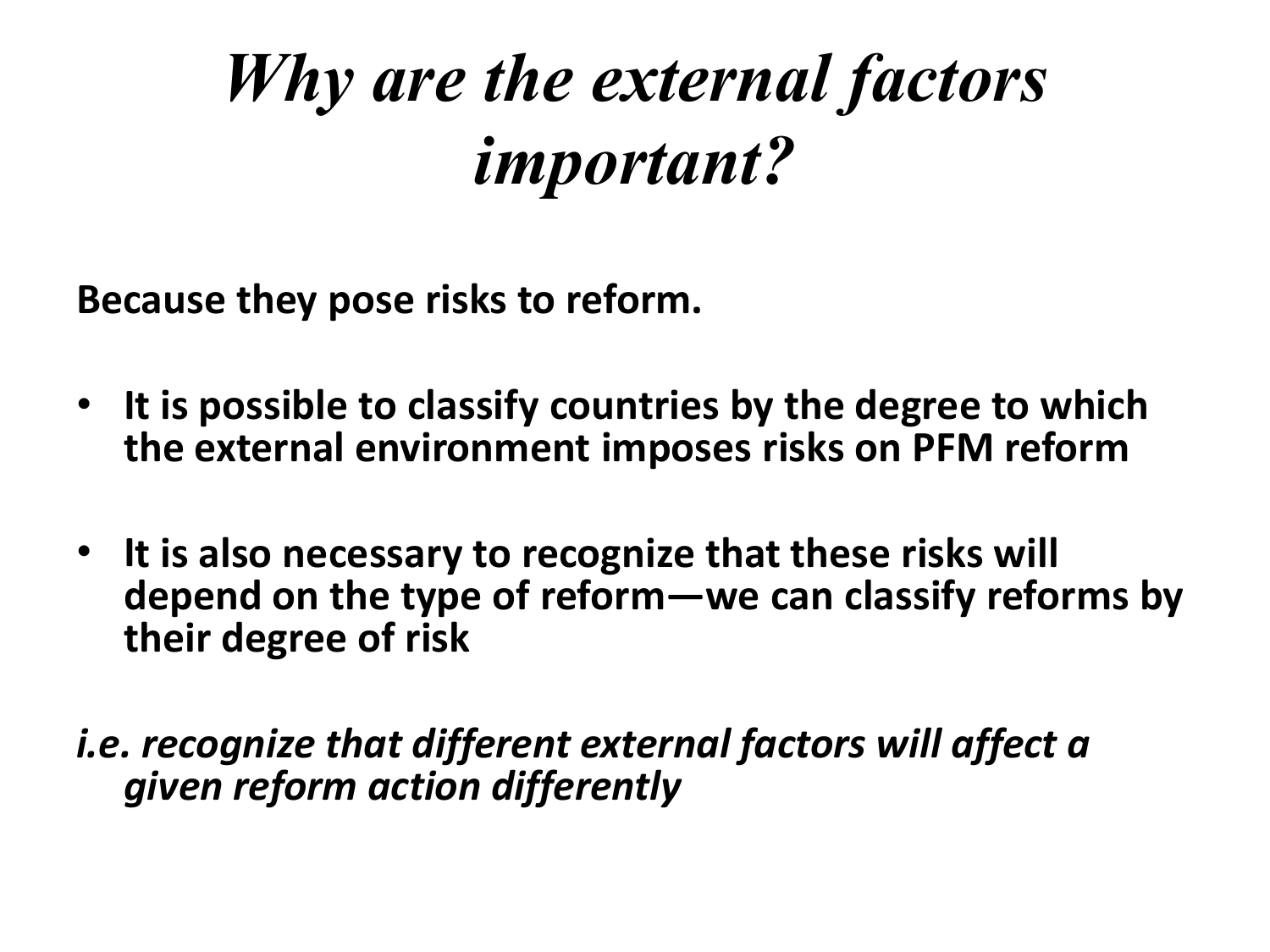# *Dimensions of risk in different PFM reforms*

- **Scope of reform**: number of reform actions, their degree complexity, their interconnections
- **Time required** to complete the reform actions
- **Number of institutions involved** (concentrated or de-concentrated)
- **Degree of change implied**: degree to which procedures (de jure) and behavior (de facto) must be changed—the latter more difficult/riskier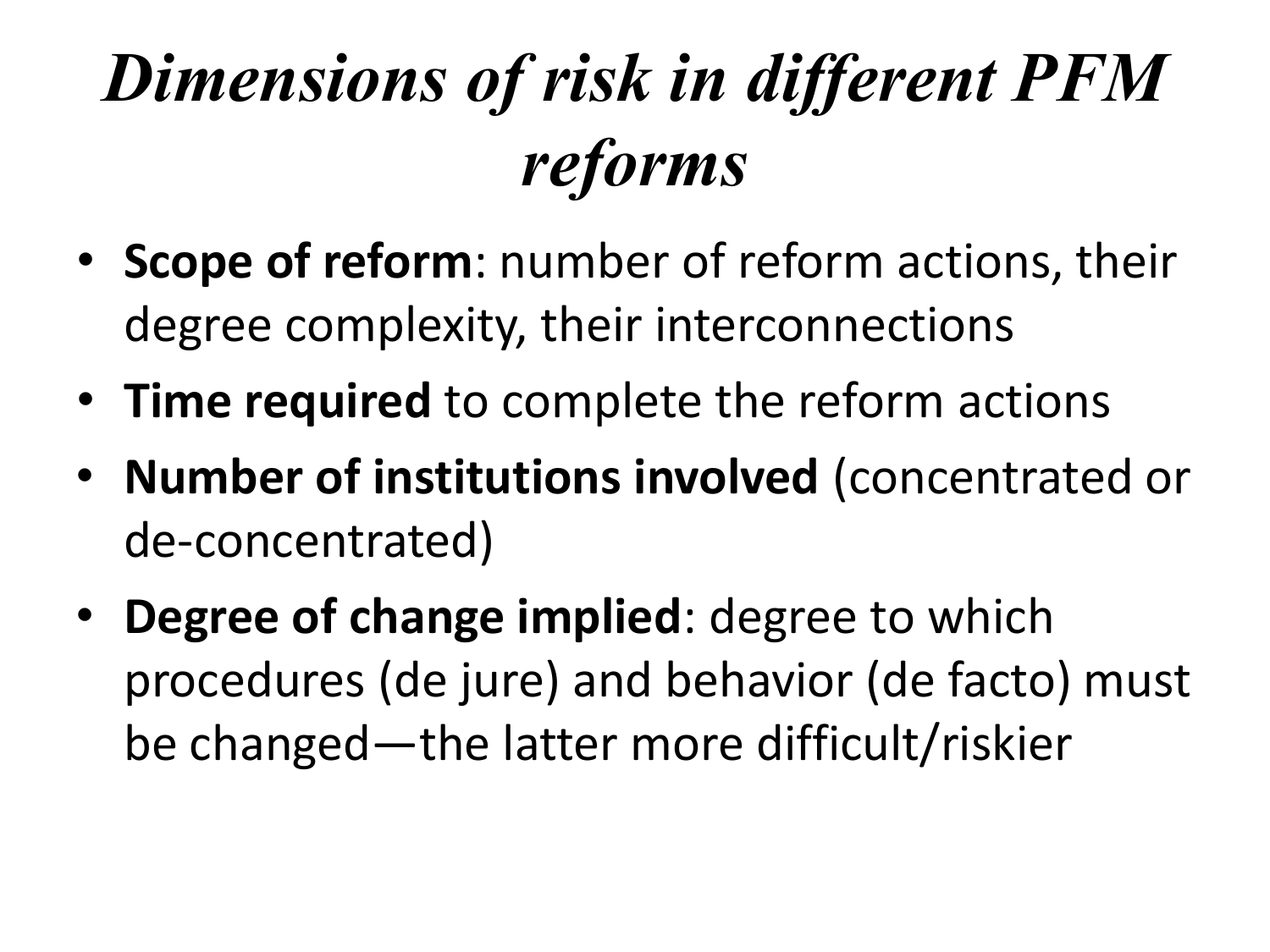#### **As a result deciding on available reform options is never purely a technical matter, but a trade-off**

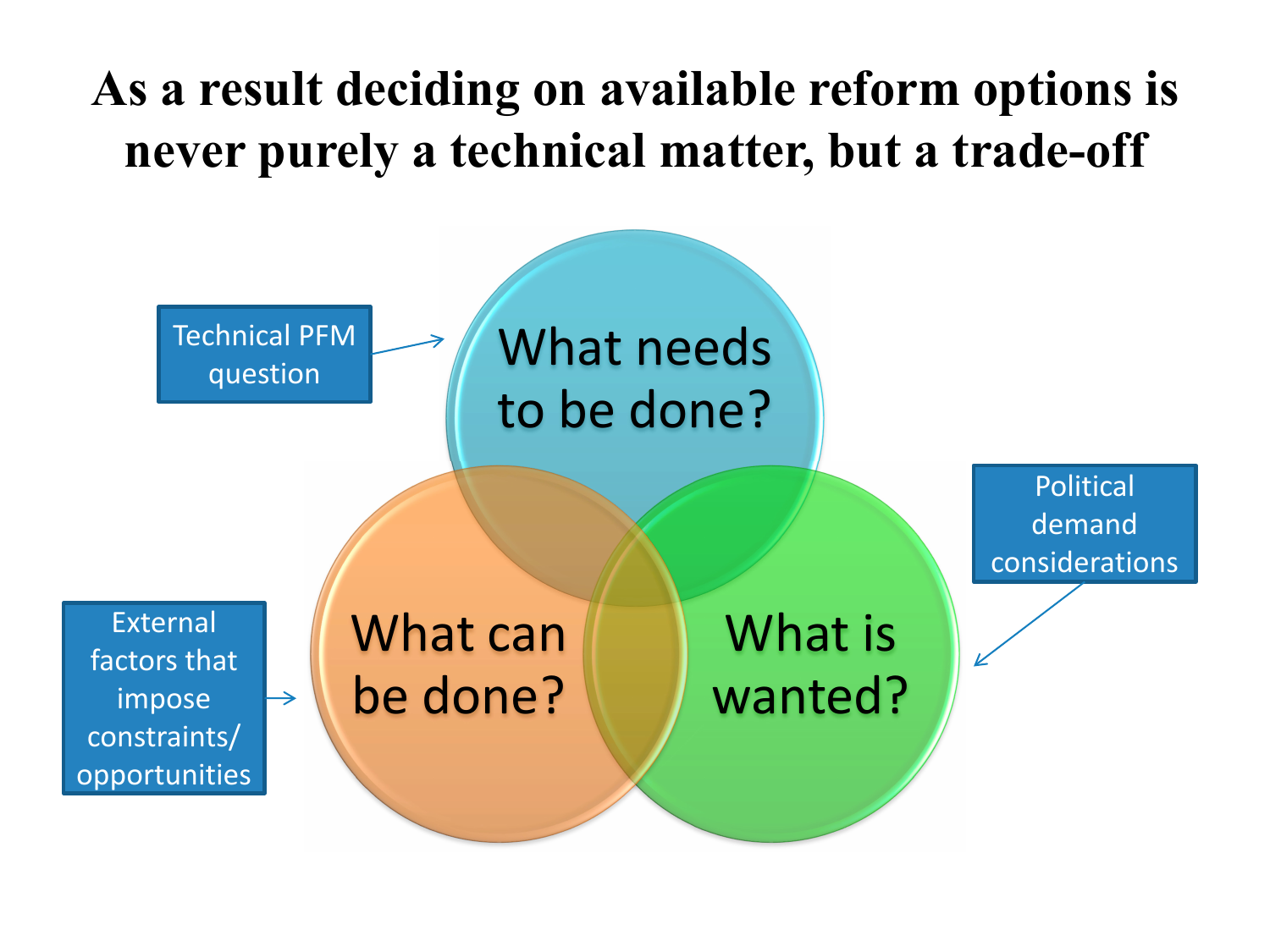### *Reconciling the three determinants for a feasible reform agenda*

- How far to compromise technical considerations, with authorities' desired reforms?
- How adapt technical considerations to the external constraints faced?

#### *i.e.* **The balance between hard PFM and soft PFM decisions?**

*(Life is messy: must recognize may not be possible to converge on a perfect solution).*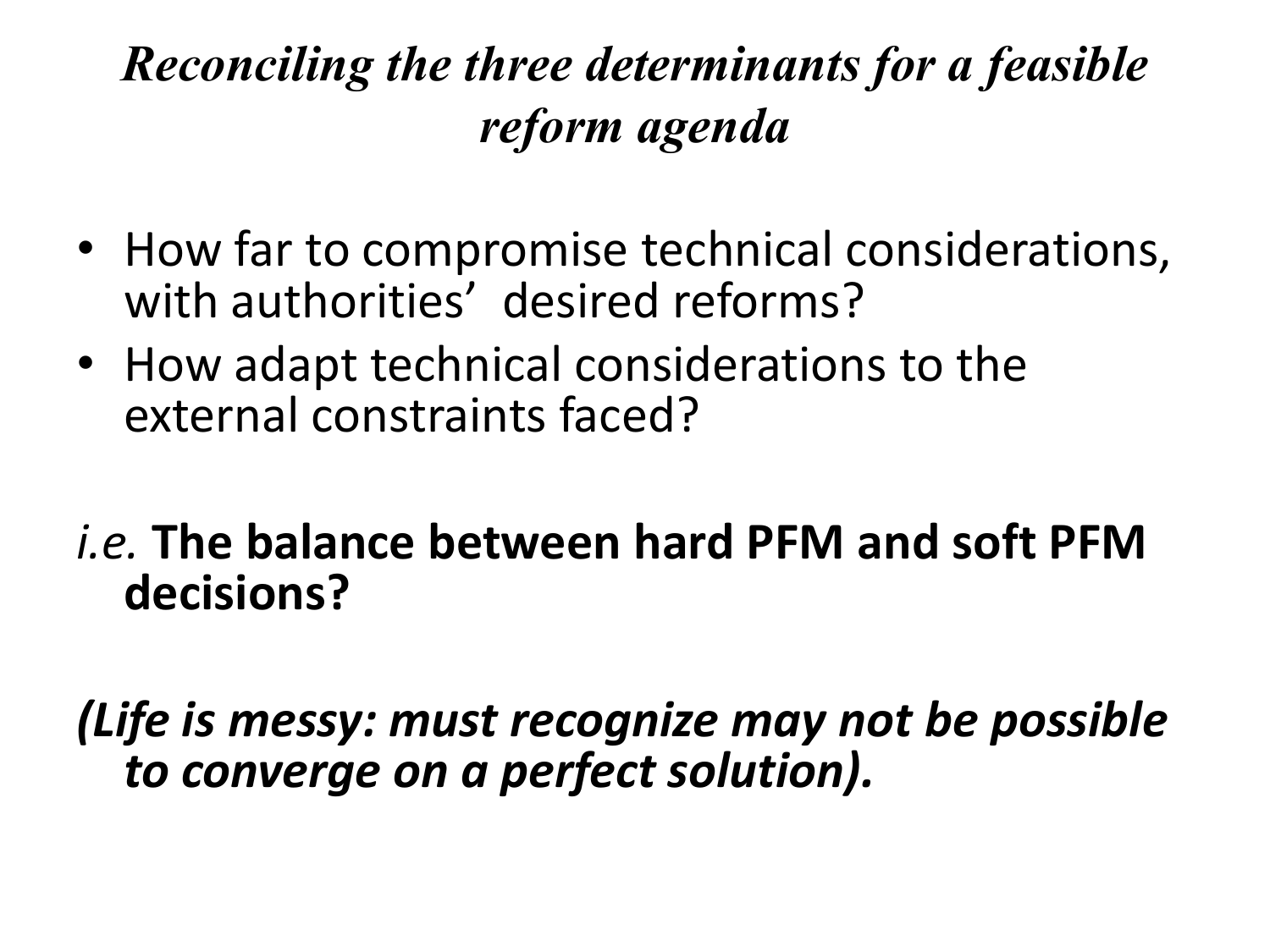# *Should the authorities' demands always dominate?*

- This, it is argued, will ensure maximum political commitment, BUT:
- what if the politician's choice is over-ambitious?
- what if choice is motivated more by politics or rent seeking rather than impact on PFM reform?
- What if this biases reforms: those that are highly visible or fast to implement (because politician's time horizon may be short)?
- what if a reform is associated with one prominent individual who might change?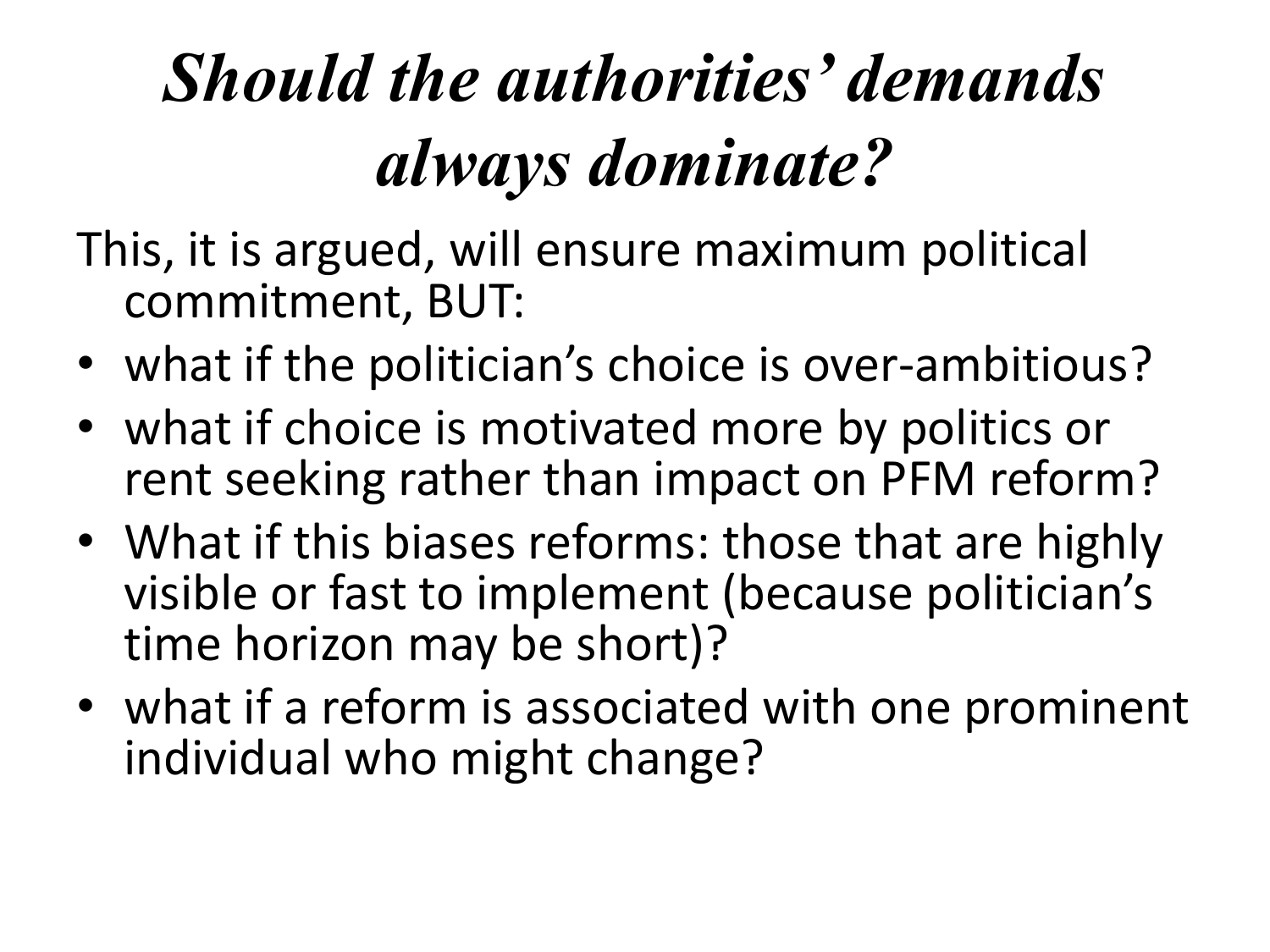*How to Resolve the Trade-off between the technically desired and the possible?*

#### **Different options have been tried:**

### • **Strategic**

-choose reform activity that will easily show success, **but** "low lying fruit" may not be the most productive

### • **Weakest link first**

- identify bottlenecks and remove them first, **but** how to identify?

### • **Local demand**

-may ensure political commitment, **but** has dangers

#### • **Timing required**

- choose reform activity to match the country's feasible time horizon for successful implementation, **but** reforms nearly always underestimate the time required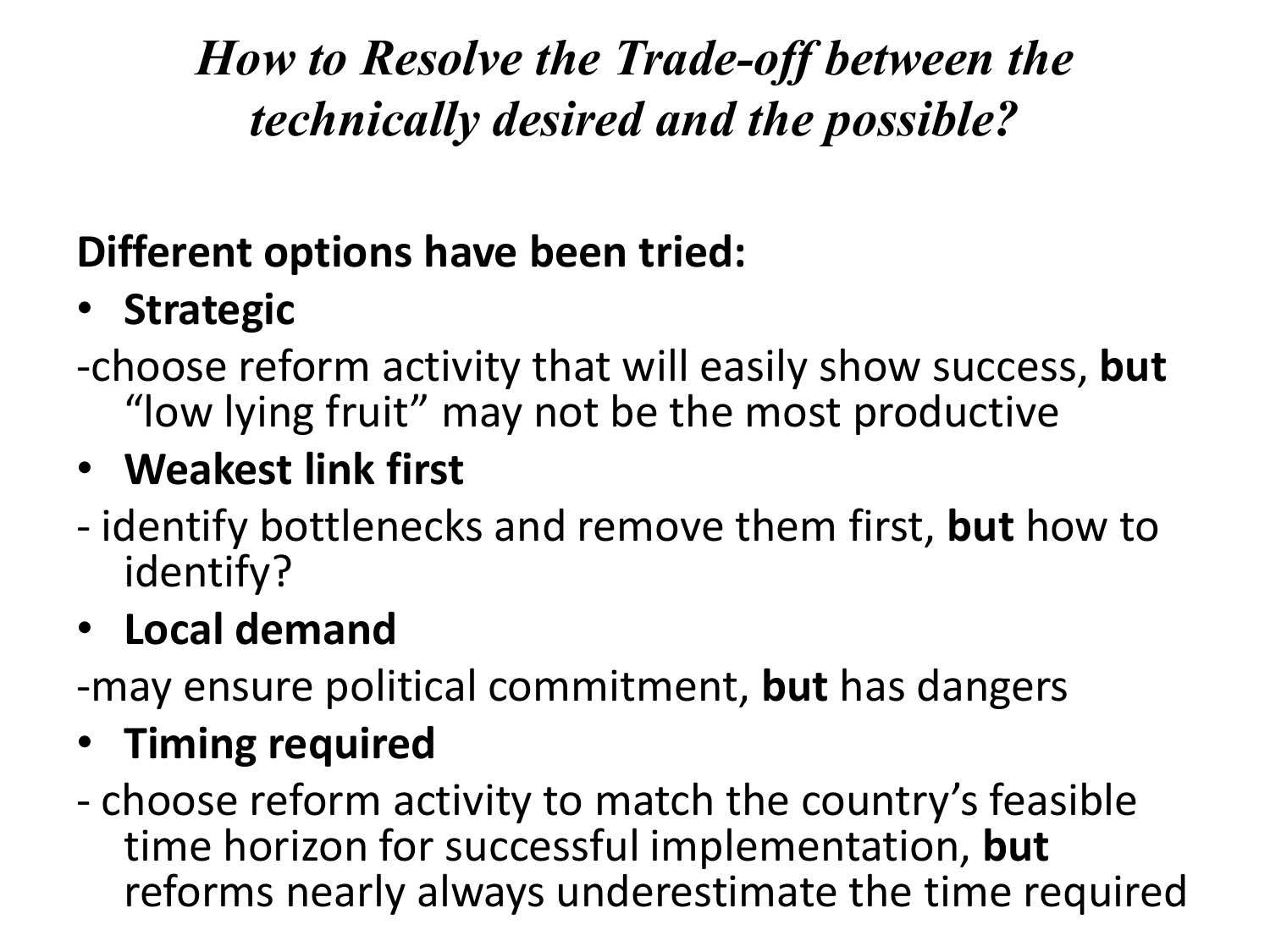## **A risk based approach?**

- **To determine timing/pace of reforms**
- A review of external factors allows countries to be ranked in terms of the risk to reform success.
- If risk exceed tolerable levels: opportunity to pause in the reforms, or to seek measures to address major risks perceived.
- **To determine the content of reforms**

Consider if reform actions fit the context: the scope of reform? introduces new procedures? across a wide range of budgetary institutions? involves behavior change? takes more time?

i.e. Consider the degree of risk implied

#### *AND recognize a trade-off between the level of risk and the impact of reforms*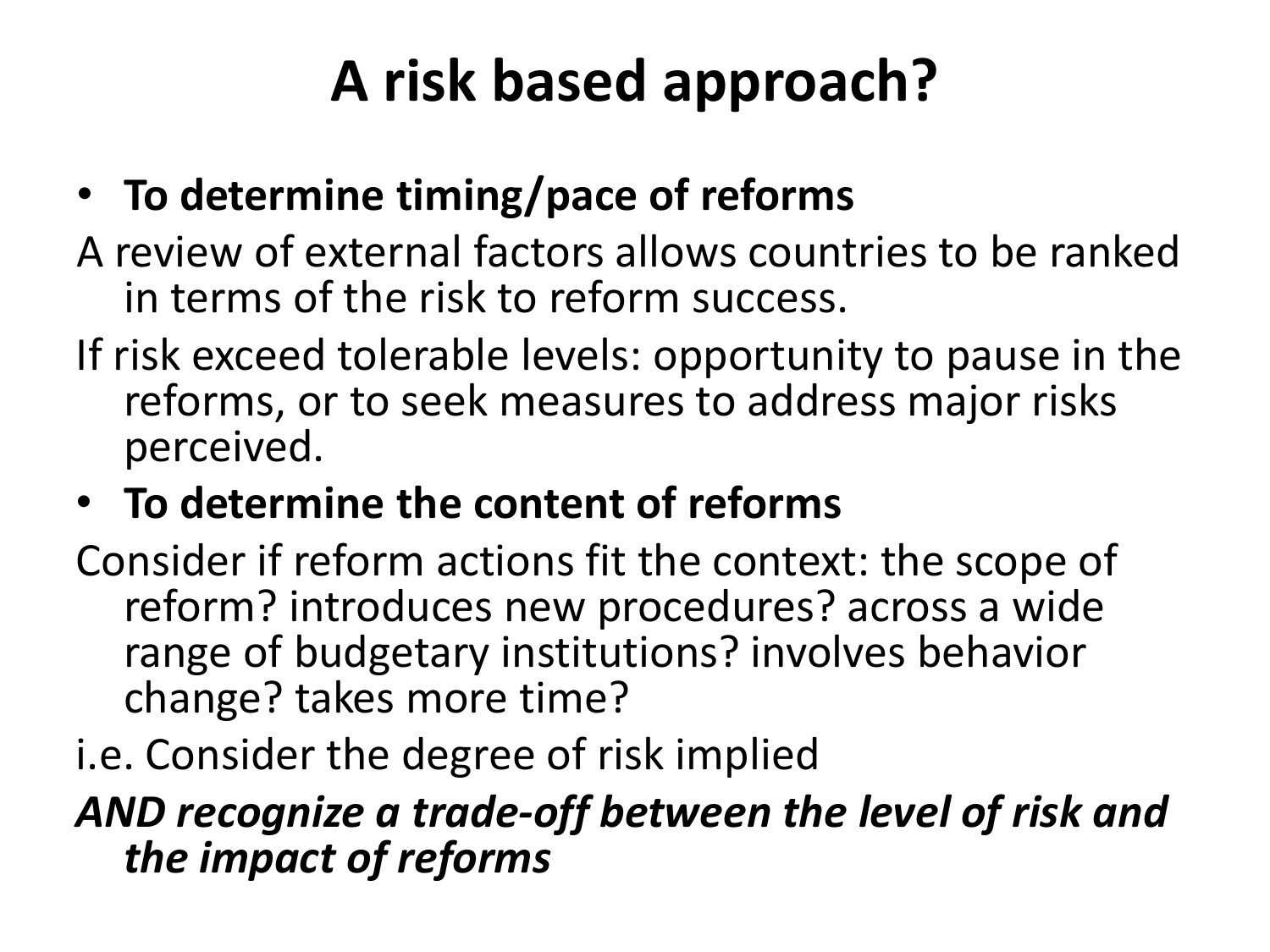#### **The trade-off between reform impact and risk**

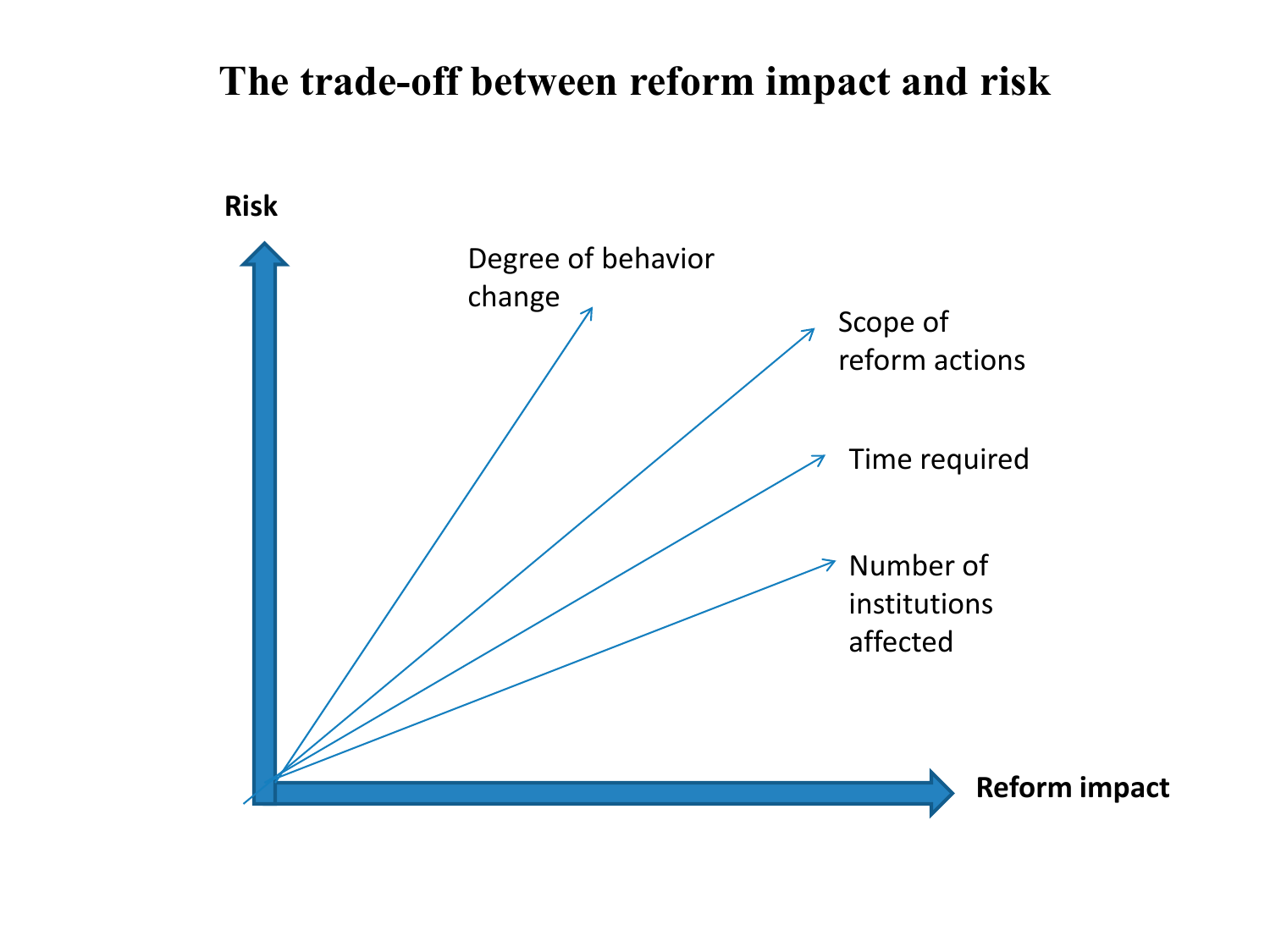# *Examples of different risks (1)*

**An IFMIS**: Undisputed large reform impact BUT

- High degree of procedural & behavior change
- Technically wide scope of reform actions
- All budget institutions involved— "deconcentrated"
- Takes a considerable time to implement

### i.e. Classic **high risk reform**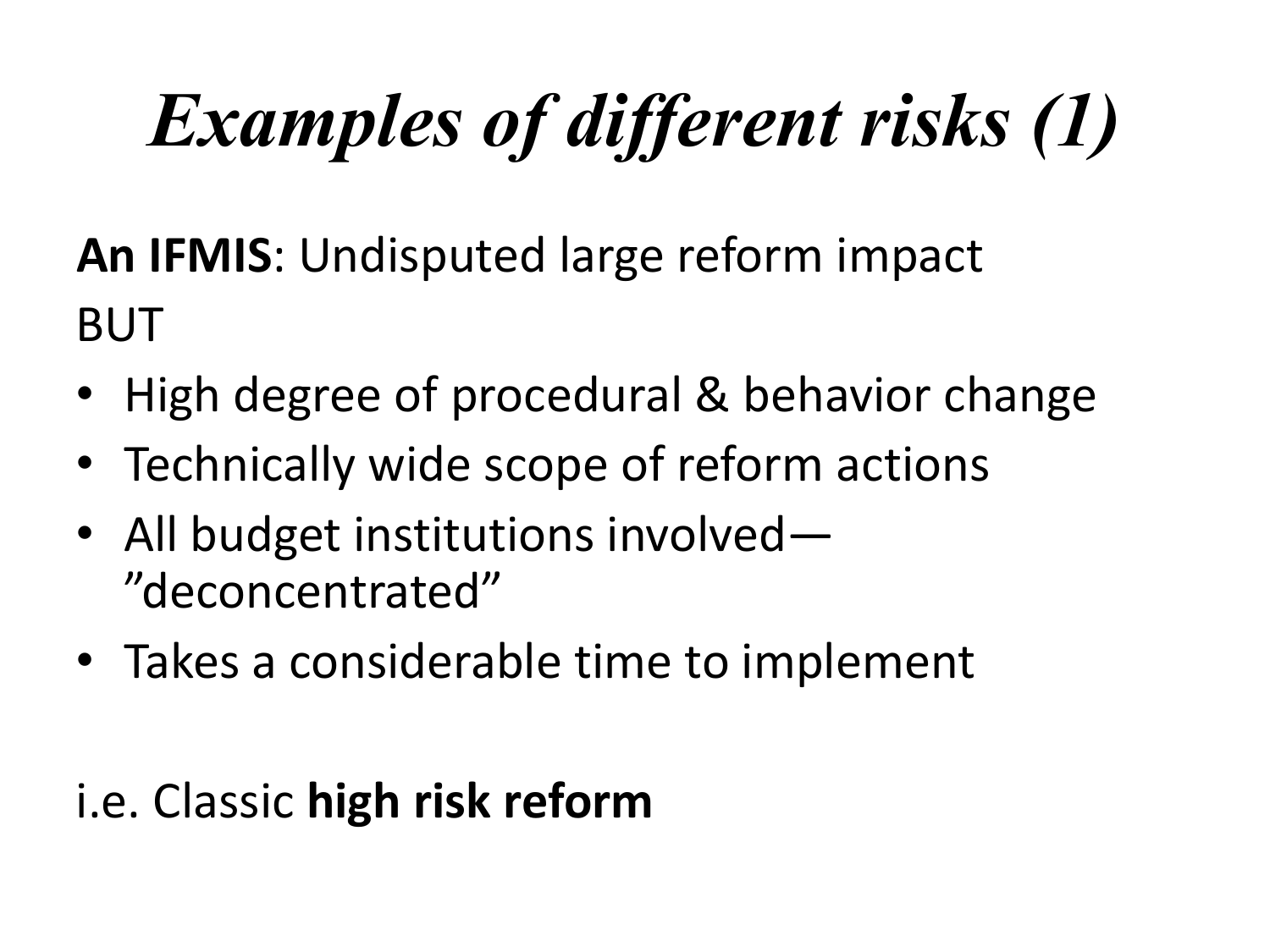# *Examples of different risks (2)*

#### **Introduction of a macro economic policy unit in MOF : medium impact**

- Low level of behavior and procedural change
- Technically narrow in scope
- Primarily MOF involved—concentrated
- Can be accomplished relatively fast

#### i.e. **Low risk reform**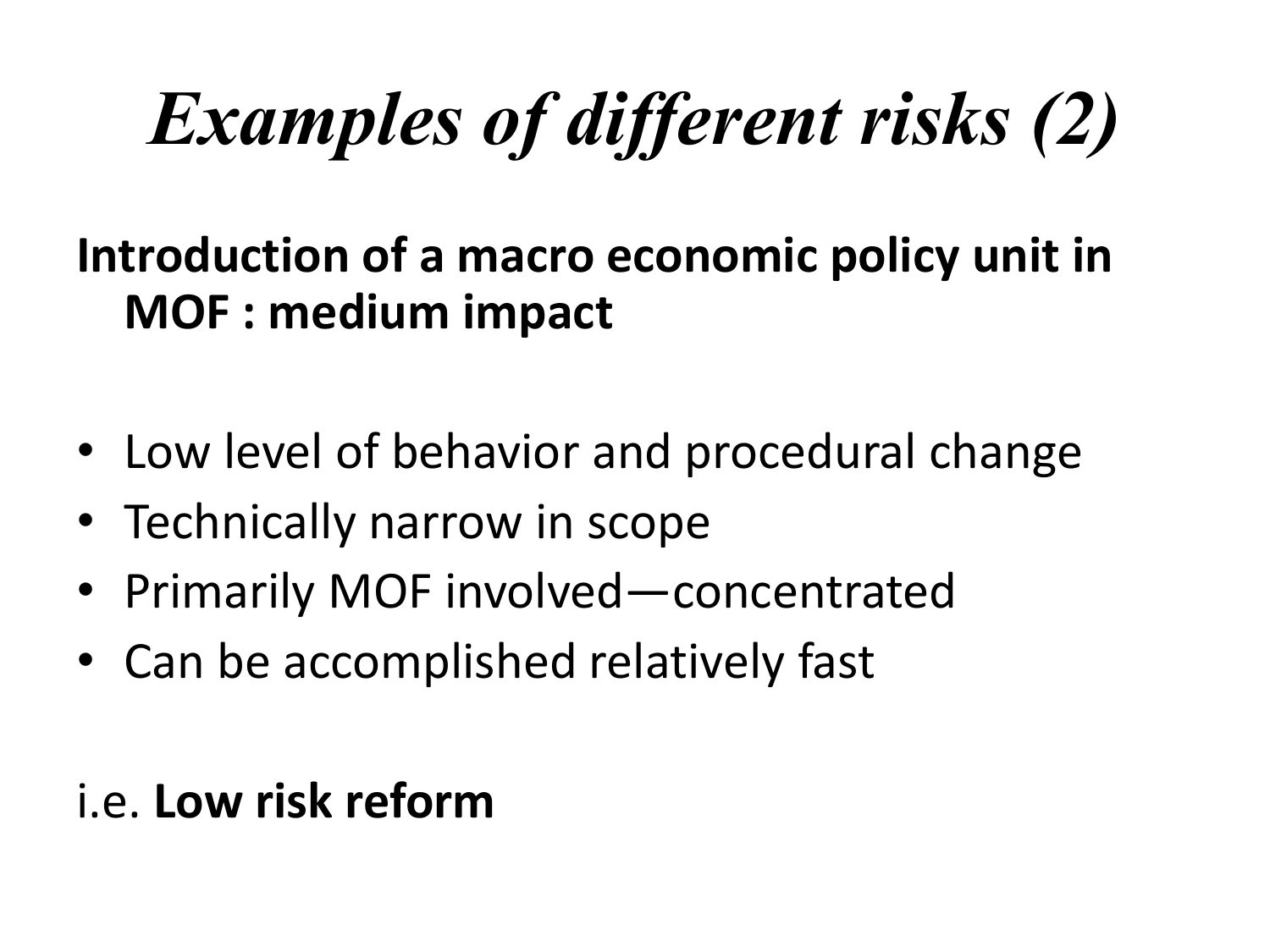### *Matching reform priorities to risks implied by reforms*

- **Strategic or "low lying" fruit approach**: covers reforms narrow in scope, de jure, concentrated, implemented fast: a low risk strategy for a high risk country
- **Local demand**. Depends on a country's risk profile: accept narrow reforms for high risk countries and wider reforms for low risk countries.
- **Weakest link first**. Depends how bottlenecks arise, but in a high risk country this approach is viable only if the weakest link can be resolved with narrow, concentrated, time efficient reform actions.
- **Platform approach**: usually wide in scope, includes both de jure and de facto reforms, in a de-concentrated way over a longer time period i.e. high risk ,therefore only viable in low risk countries.

*Design principle: a high risk reform should only be attempted in a low risk environment*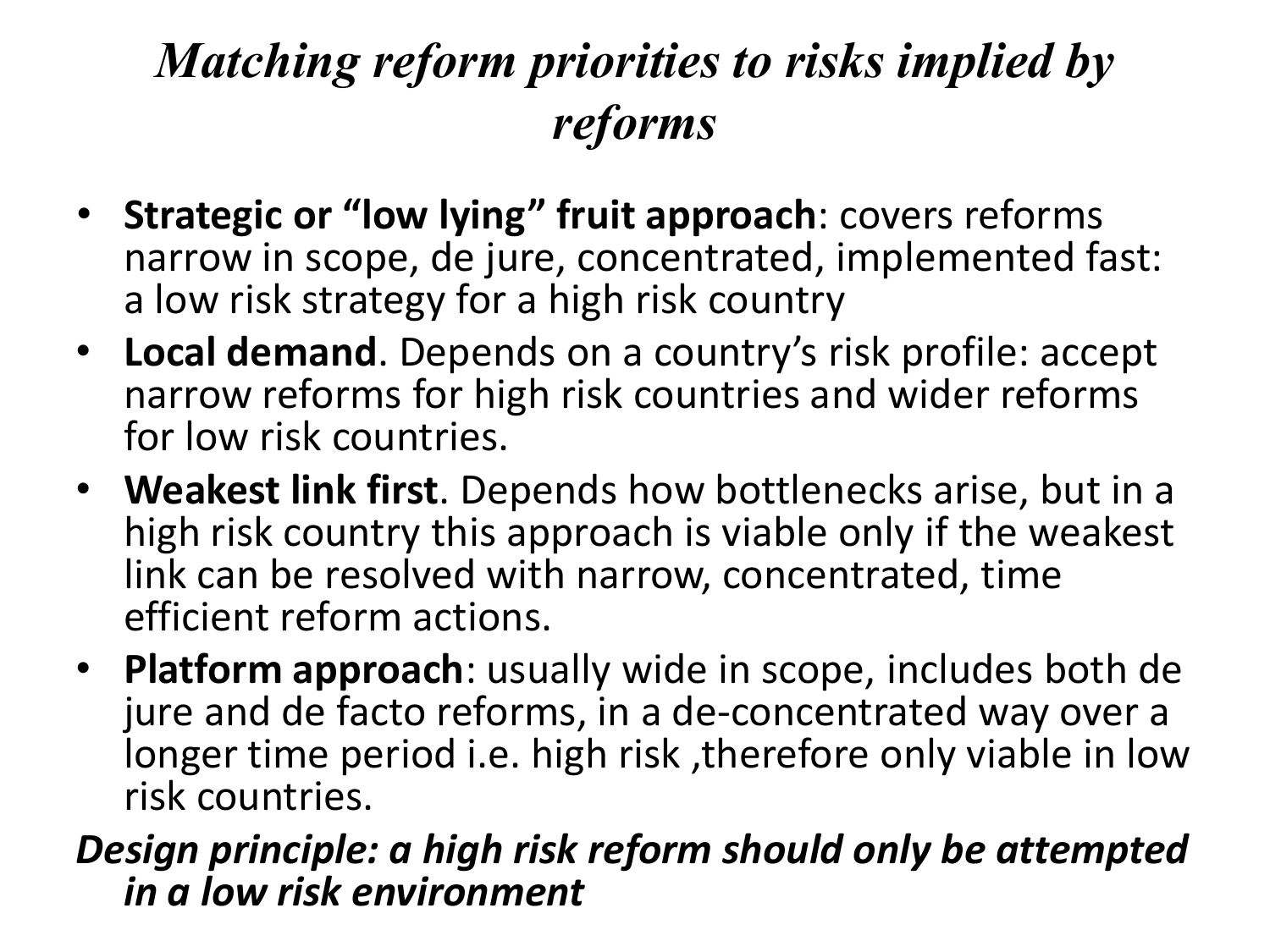### **A mixed strategy?**

How to approach resolving this trade-off between risk and reform impact?

- In high risk countries concentrate reform actions on low-lying fruit that are also locally demanded
- With bottlenecks in more than one area, choose to concentrate on those that can be solved by narrow reforms in high risk countries, and vice versa
- Make high risk platform approach less risky by allow reprogramming of reform actions on a rolling basis; or front load with low risk reform actions, providing a basis for later high risk reform actions.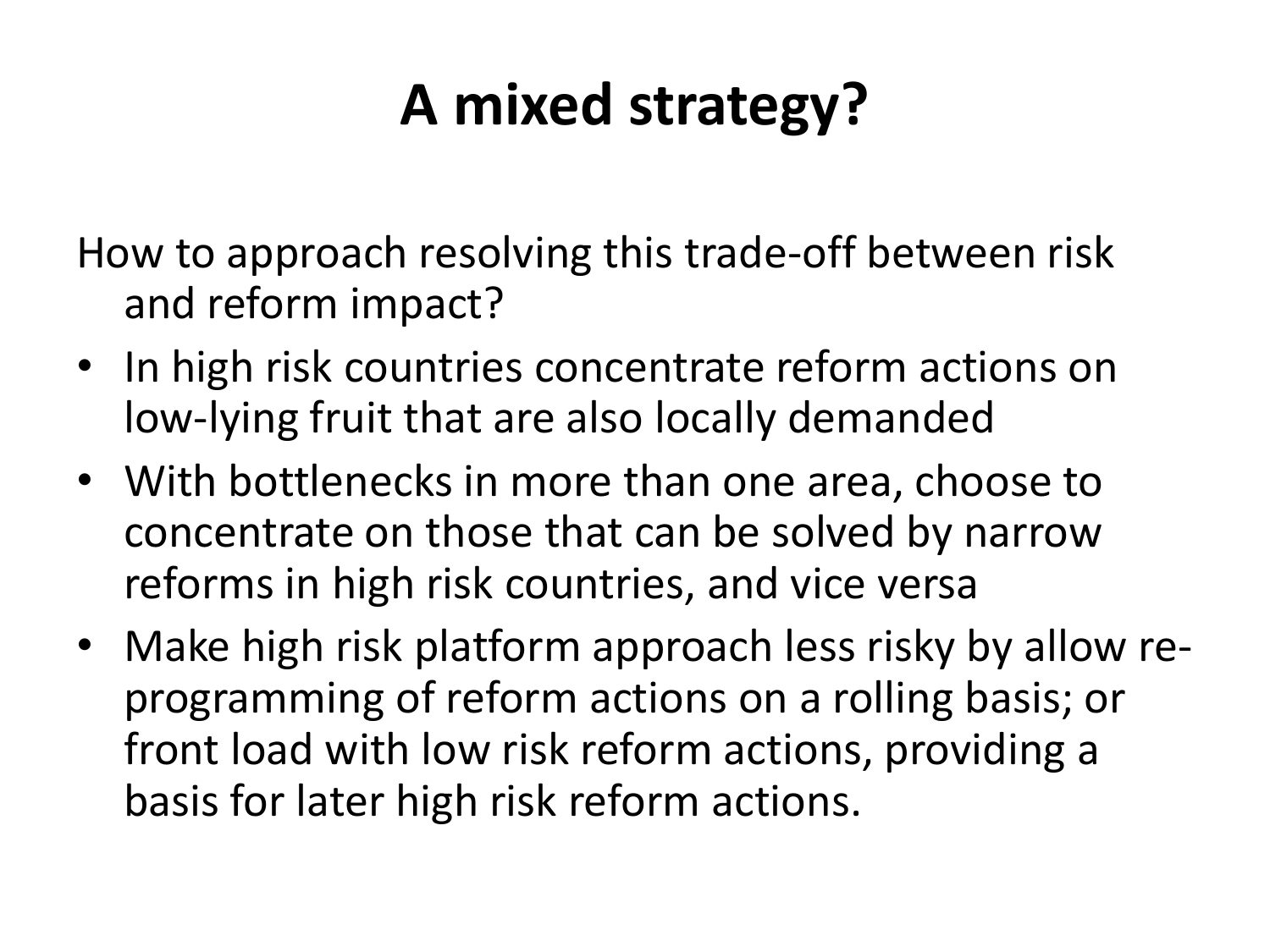### **The choice of reform agenda must avoid some dangers already flagged**

No one approach likely to dominate

BUT whatever approach taken should be:

- **Realistic in scope**: *danger of overloading*
- **Realistic in timing**: *danger of underestimation*
- **Truly geared to country needs**: *danger of donors pushing their own solutions*
- **Ensure that politicians really support reform**: *avoid danger of their being too acquiescent*